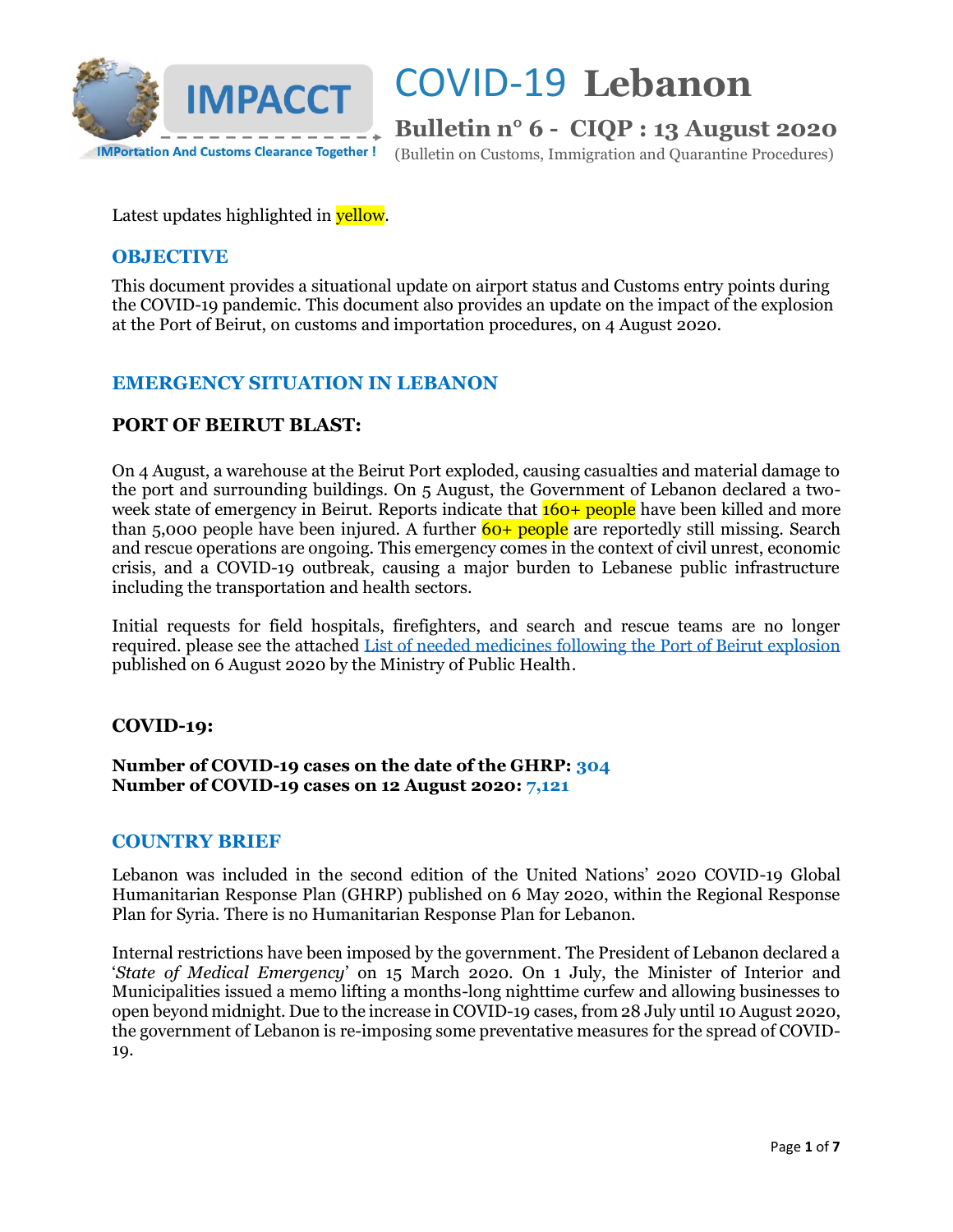

## **Bulletin n° 6 - CIQP : 13 August 2020**

IMPortation And Customs Clearance Together! (Bulletin on Customs, Immigration and Quarantine Procedures)

### **IMPORTATION MEASURES TO RESPOND TO CRISES**

| <b>QUESTIONS</b>                                          | <b>ANSWERS</b>                                                                                                                                                                                                                                                                                                                                                                                                                                                                                                                                                                                                                                                                                                                                                                                                                                                                                                                                                                                                                                                                                                                                                                                                                                                                                                                                                                                                                                                                                                                                                                                                                                                                                                                                                                                                                                           |  |
|-----------------------------------------------------------|----------------------------------------------------------------------------------------------------------------------------------------------------------------------------------------------------------------------------------------------------------------------------------------------------------------------------------------------------------------------------------------------------------------------------------------------------------------------------------------------------------------------------------------------------------------------------------------------------------------------------------------------------------------------------------------------------------------------------------------------------------------------------------------------------------------------------------------------------------------------------------------------------------------------------------------------------------------------------------------------------------------------------------------------------------------------------------------------------------------------------------------------------------------------------------------------------------------------------------------------------------------------------------------------------------------------------------------------------------------------------------------------------------------------------------------------------------------------------------------------------------------------------------------------------------------------------------------------------------------------------------------------------------------------------------------------------------------------------------------------------------------------------------------------------------------------------------------------------------|--|
| <b>GLOBAL HUMANITARIAN RESPONSE PLAN</b>                  |                                                                                                                                                                                                                                                                                                                                                                                                                                                                                                                                                                                                                                                                                                                                                                                                                                                                                                                                                                                                                                                                                                                                                                                                                                                                                                                                                                                                                                                                                                                                                                                                                                                                                                                                                                                                                                                          |  |
| Is there a Humanitarian<br>Response Plan for the country? | No – but included in Syria RRP.                                                                                                                                                                                                                                                                                                                                                                                                                                                                                                                                                                                                                                                                                                                                                                                                                                                                                                                                                                                                                                                                                                                                                                                                                                                                                                                                                                                                                                                                                                                                                                                                                                                                                                                                                                                                                          |  |
| <b>SEA PORT STATUS</b>                                    |                                                                                                                                                                                                                                                                                                                                                                                                                                                                                                                                                                                                                                                                                                                                                                                                                                                                                                                                                                                                                                                                                                                                                                                                                                                                                                                                                                                                                                                                                                                                                                                                                                                                                                                                                                                                                                                          |  |
| What is the status of sea ports?                          | Due to the warehouse explosion on 4 August, Beirut port is<br>inoperable. Most humanitarian imports have been<br><b>redirected to the Tripoli Port</b> , which is about 85 kilometres<br>north of Beirut.<br>Assessments are underway in coordination with the Ministry of<br>Health to identify available capacity, material needs and operational<br>gaps. Initial priority needs include additional medical professionals,<br>mobile medical units (MMUs) and medication for acute and chronic<br>conditions. Personal protective equipment (PPE) for health workers<br>is another priority, as the explosions destroyed large stocks at the<br>Beirut Port.<br>Beirut Port's Container Terminal was only partially<br>affected by the blasts. On 8 August, the facility resumed<br>offloading ships.<br>The rest of the Beirut Port is expected to be inoperable for at<br>least one month, pending repairs, debris removal and safety<br>clearances. This may have adverse consequences for some supply<br>chains, as Tripoli Port has approximately a third the capacity of<br>Beirut Port. Rerouted vessels may congest the port.<br>Three cargo flights have arrived with logistics equipment to enable<br>the port to become operational, including mobile storage units. The<br>Logistic Cluster started assessing warehouses at the port and airport<br>on 11 August. An assessment of Tripoli port is planned on 12 August.<br>(source: OCHA, 10 August 2020).<br>CMA CGM offers free-for-user cargo transport (shipping and<br>loading only) from Marseille, France to Beirut, Lebanon. ETD<br>21 August (TBC). Interested partners are invited to insert transport<br>needs in the Logistics Cluster's CHOCOLAT tool, or to contact<br>CMA through AideHumanitaireLiban@cma-cgm.com.<br>(source: Global Logistics Cluster, 11 August 2020) |  |
| <b>AIRPORT STATUS and FLIGHT RESTRICTIONS</b>             |                                                                                                                                                                                                                                                                                                                                                                                                                                                                                                                                                                                                                                                                                                                                                                                                                                                                                                                                                                                                                                                                                                                                                                                                                                                                                                                                                                                                                                                                                                                                                                                                                                                                                                                                                                                                                                                          |  |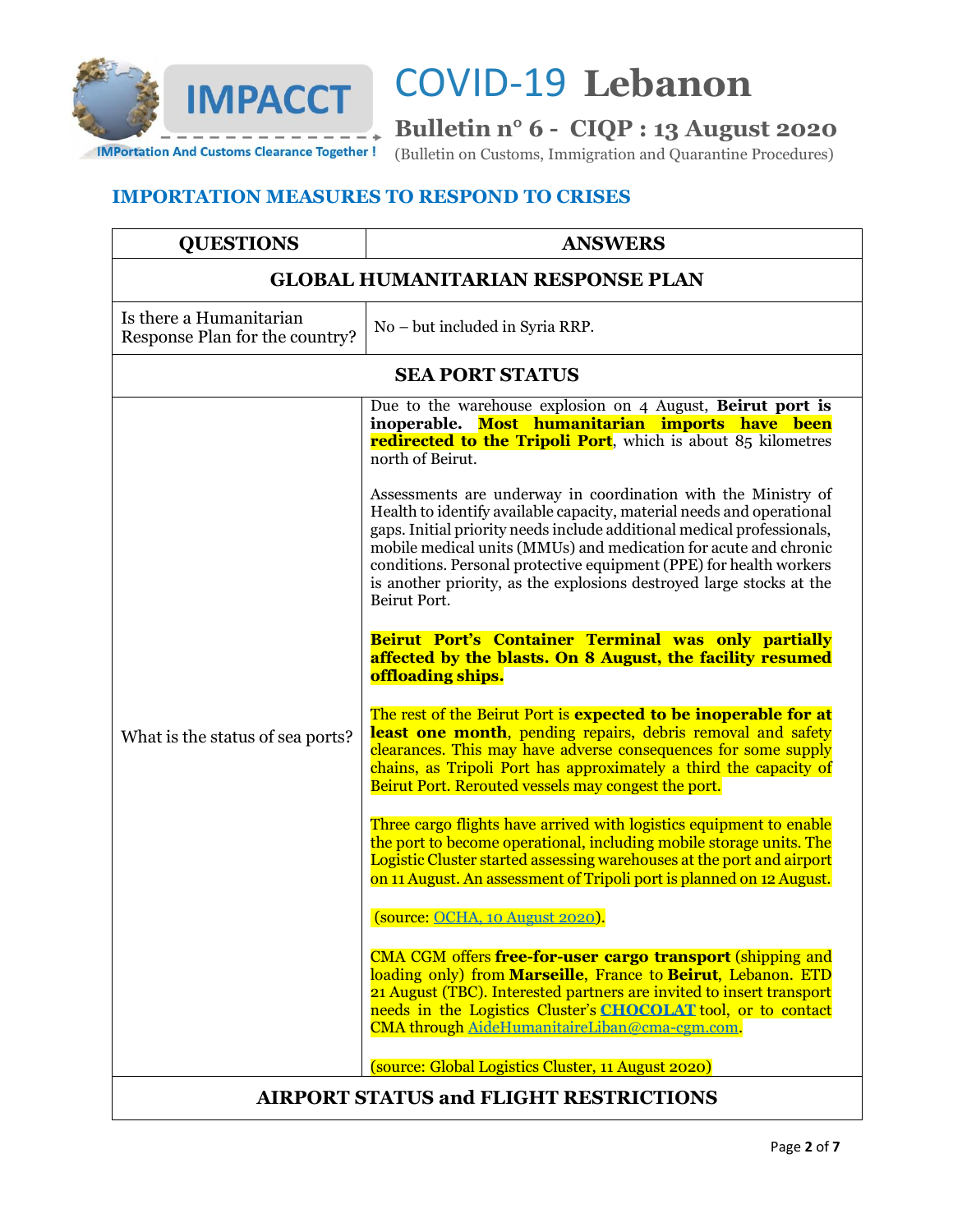

## **Bulletin n° 6 - CIQP : 13 August 2020**

**IMPortation And Customs Clearance Together!** 

(Bulletin on Customs, Immigration and Quarantine Procedures)

| Aviation Circular number 45/2 (28 July 2020).<br>(source: IATA, 7 August 2020; Director General of Civil Aviation, 28<br>July 2020).<br><b>IMMIGRATION and QUARANTINE</b><br>Passengers must self-quarantine until the issuance of the result of their<br>COVID-19 PCR test conducted at the Airport (24 to 48 hours). With<br>the second negative PCR test result, they can resume activities<br>normally.<br>What quarantine measures<br>Further quarantine restrictions apply for countries where PCR tests<br>are considered inaccurate (Iraq, African countries except: South<br>apply for travelers?<br>Africa, Republic of Central Africa, Ghana, Tunisia, Algeria and<br>Morocco), please see the aforementioned Civil Aviation circular for<br>more information on this.<br>(source: Director General of Civil Aviation, 28 July 2020)<br>On 4 August, the Government cancelled the general lockdown<br>measures that had been put in place to prevent the spread of COVID-<br>What lockdown and curfew<br>19.<br>measures apply?<br>(source: UNICEF, 6 August 2020).<br><b>IMPORTATION and CUSTOMS PROCEDURES</b><br>The Council of Ministers of the Republic of Lebanon has decided<br>to sign a decree on exemptions of all taxes and duties on donations<br>and aid from foreign entities to Lebanese ones. This will apply to<br><b>What importation procedures</b><br>grants and aid that are imported as of 4 August 2020, and is<br>related to taxes and duties<br>applicable for one year, until 3 August 2021.<br>have been introduced?<br>Fees that are now waived listed in the decree include: | What is the status of<br>international flights? | Beirut Rafic Hariri International Airport was officially re-opened on 1<br>July, operating at 10 per cent of capacity in comparison to operations<br>prior to its closure and flights are operational.<br>As per a Civil Aviation circular applying to Beirut Rafic Hariri<br>International Airport, passenger flights are now allowed at the airport<br>under the following rules:<br>Passengers must have a medical certificate with a negative<br>COVID-19 PCR test result issued at most 96 hours before<br>arrival. Another PCR test will be done on arrival;<br>A health declaration form must be completed online before<br>$\bullet$<br>arrival;<br>Passengers are subject to medical screening;<br>$\bullet$<br>Passengers must have an insurance to cover medical expenses<br>in Lebanon. |  |
|----------------------------------------------------------------------------------------------------------------------------------------------------------------------------------------------------------------------------------------------------------------------------------------------------------------------------------------------------------------------------------------------------------------------------------------------------------------------------------------------------------------------------------------------------------------------------------------------------------------------------------------------------------------------------------------------------------------------------------------------------------------------------------------------------------------------------------------------------------------------------------------------------------------------------------------------------------------------------------------------------------------------------------------------------------------------------------------------------------------------------------------------------------------------------------------------------------------------------------------------------------------------------------------------------------------------------------------------------------------------------------------------------------------------------------------------------------------------------------------------------------------------------------------------------------------------------------------------------------------------|-------------------------------------------------|-----------------------------------------------------------------------------------------------------------------------------------------------------------------------------------------------------------------------------------------------------------------------------------------------------------------------------------------------------------------------------------------------------------------------------------------------------------------------------------------------------------------------------------------------------------------------------------------------------------------------------------------------------------------------------------------------------------------------------------------------------------------------------------------------------|--|
|                                                                                                                                                                                                                                                                                                                                                                                                                                                                                                                                                                                                                                                                                                                                                                                                                                                                                                                                                                                                                                                                                                                                                                                                                                                                                                                                                                                                                                                                                                                                                                                                                      |                                                 | Further details on measures and restrictions can be found through                                                                                                                                                                                                                                                                                                                                                                                                                                                                                                                                                                                                                                                                                                                                   |  |
|                                                                                                                                                                                                                                                                                                                                                                                                                                                                                                                                                                                                                                                                                                                                                                                                                                                                                                                                                                                                                                                                                                                                                                                                                                                                                                                                                                                                                                                                                                                                                                                                                      |                                                 |                                                                                                                                                                                                                                                                                                                                                                                                                                                                                                                                                                                                                                                                                                                                                                                                     |  |
|                                                                                                                                                                                                                                                                                                                                                                                                                                                                                                                                                                                                                                                                                                                                                                                                                                                                                                                                                                                                                                                                                                                                                                                                                                                                                                                                                                                                                                                                                                                                                                                                                      |                                                 |                                                                                                                                                                                                                                                                                                                                                                                                                                                                                                                                                                                                                                                                                                                                                                                                     |  |
|                                                                                                                                                                                                                                                                                                                                                                                                                                                                                                                                                                                                                                                                                                                                                                                                                                                                                                                                                                                                                                                                                                                                                                                                                                                                                                                                                                                                                                                                                                                                                                                                                      |                                                 |                                                                                                                                                                                                                                                                                                                                                                                                                                                                                                                                                                                                                                                                                                                                                                                                     |  |
|                                                                                                                                                                                                                                                                                                                                                                                                                                                                                                                                                                                                                                                                                                                                                                                                                                                                                                                                                                                                                                                                                                                                                                                                                                                                                                                                                                                                                                                                                                                                                                                                                      |                                                 |                                                                                                                                                                                                                                                                                                                                                                                                                                                                                                                                                                                                                                                                                                                                                                                                     |  |
|                                                                                                                                                                                                                                                                                                                                                                                                                                                                                                                                                                                                                                                                                                                                                                                                                                                                                                                                                                                                                                                                                                                                                                                                                                                                                                                                                                                                                                                                                                                                                                                                                      |                                                 |                                                                                                                                                                                                                                                                                                                                                                                                                                                                                                                                                                                                                                                                                                                                                                                                     |  |
|                                                                                                                                                                                                                                                                                                                                                                                                                                                                                                                                                                                                                                                                                                                                                                                                                                                                                                                                                                                                                                                                                                                                                                                                                                                                                                                                                                                                                                                                                                                                                                                                                      |                                                 |                                                                                                                                                                                                                                                                                                                                                                                                                                                                                                                                                                                                                                                                                                                                                                                                     |  |
|                                                                                                                                                                                                                                                                                                                                                                                                                                                                                                                                                                                                                                                                                                                                                                                                                                                                                                                                                                                                                                                                                                                                                                                                                                                                                                                                                                                                                                                                                                                                                                                                                      |                                                 |                                                                                                                                                                                                                                                                                                                                                                                                                                                                                                                                                                                                                                                                                                                                                                                                     |  |
|                                                                                                                                                                                                                                                                                                                                                                                                                                                                                                                                                                                                                                                                                                                                                                                                                                                                                                                                                                                                                                                                                                                                                                                                                                                                                                                                                                                                                                                                                                                                                                                                                      |                                                 |                                                                                                                                                                                                                                                                                                                                                                                                                                                                                                                                                                                                                                                                                                                                                                                                     |  |
|                                                                                                                                                                                                                                                                                                                                                                                                                                                                                                                                                                                                                                                                                                                                                                                                                                                                                                                                                                                                                                                                                                                                                                                                                                                                                                                                                                                                                                                                                                                                                                                                                      |                                                 |                                                                                                                                                                                                                                                                                                                                                                                                                                                                                                                                                                                                                                                                                                                                                                                                     |  |
|                                                                                                                                                                                                                                                                                                                                                                                                                                                                                                                                                                                                                                                                                                                                                                                                                                                                                                                                                                                                                                                                                                                                                                                                                                                                                                                                                                                                                                                                                                                                                                                                                      |                                                 | Fiscal stamp fee;                                                                                                                                                                                                                                                                                                                                                                                                                                                                                                                                                                                                                                                                                                                                                                                   |  |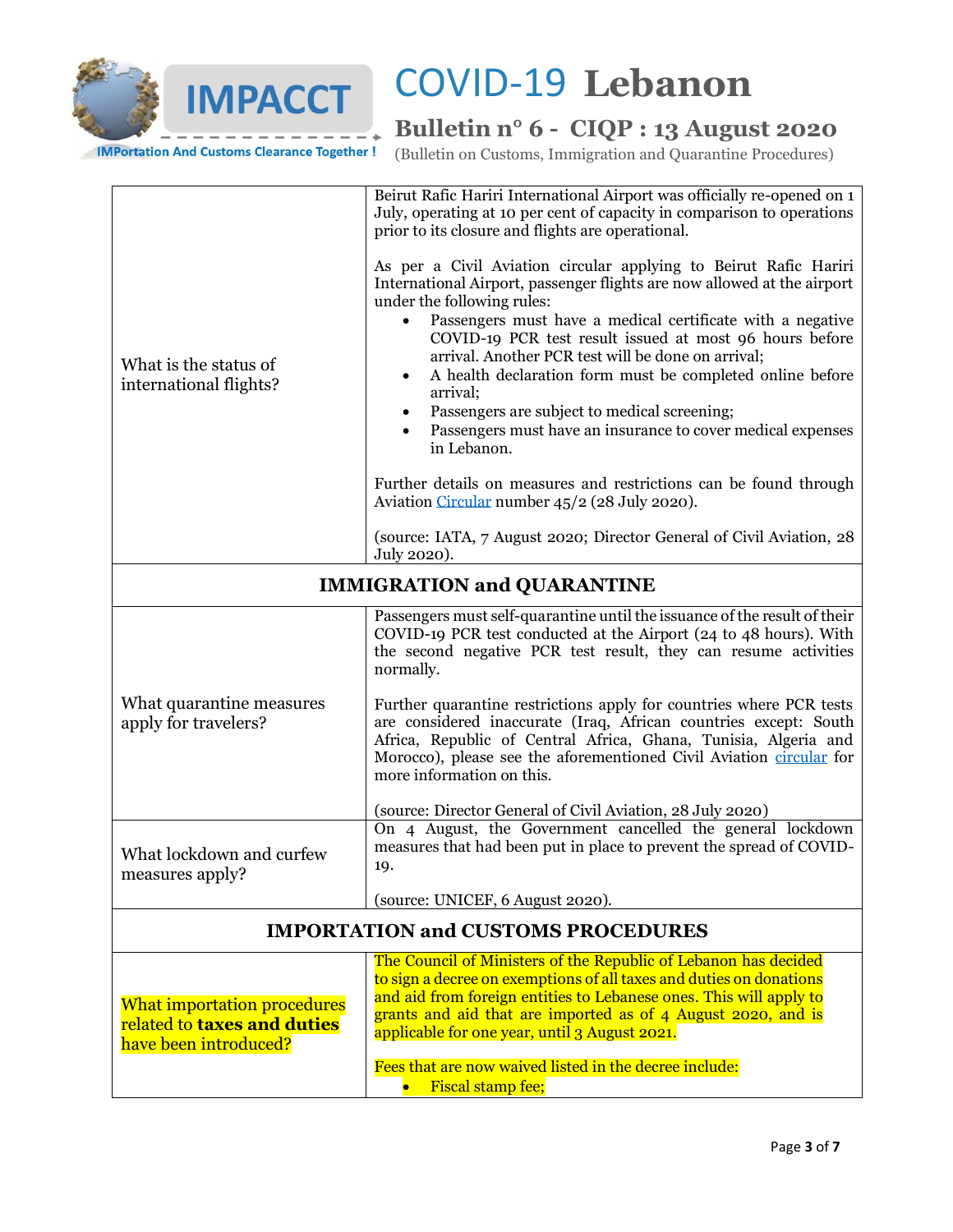

## **Bulletin n° 6 - CIQP : 13 August 2020**

**IMPortation And Customs Clearance Together!** 

(Bulletin on Customs, Immigration and Quarantine Procedures)

|                                                                                                                 | Customs fees, including the minimum fee for the customs<br>$\bullet$<br>financial, and port fees;<br>Fees imposed according to Article 59 of Law No. 144 (21)<br>March 2019 - General Budget Law and Supplementary<br>Budgets for the year 2019);<br>VAT (Value-Added Tax) on import operations related to these                                                                                                                                                                                                                                                                                                                                                                                                                         |
|-----------------------------------------------------------------------------------------------------------------|------------------------------------------------------------------------------------------------------------------------------------------------------------------------------------------------------------------------------------------------------------------------------------------------------------------------------------------------------------------------------------------------------------------------------------------------------------------------------------------------------------------------------------------------------------------------------------------------------------------------------------------------------------------------------------------------------------------------------------------|
|                                                                                                                 | grants and aid;<br>• The delivery of money and the provision of services that are,<br>by nature, taxable on the added value.                                                                                                                                                                                                                                                                                                                                                                                                                                                                                                                                                                                                             |
|                                                                                                                 | This applies to donations and aid provided to:<br>• Lebanese public administrations, institutions, municipalities,<br>municipal unions, and other public law persons and<br>associations, and the bodies and sects; from external parties<br>based on letters issued by the High Relief Commission with<br>the purpose of implementing these donations and assistance.                                                                                                                                                                                                                                                                                                                                                                   |
|                                                                                                                 | (source: Council of Ministers, 10 August 2020 (original, Arabic)).                                                                                                                                                                                                                                                                                                                                                                                                                                                                                                                                                                                                                                                                       |
|                                                                                                                 | The IMPACCT working group are currently liaising to collate the<br>national HS codes for the products that are needed based on the list<br>of HS codes provided by WHO and WCO.                                                                                                                                                                                                                                                                                                                                                                                                                                                                                                                                                          |
| What <b>border</b> closure<br>measures apply (land, sea) that<br>affect the importation of<br>goods?            | According to an operational update, <b>airport status</b> is as follows:<br>Beirut International Airport remains open for<br>$\bullet$<br>passenger and cargo flights.<br>Customs brokers at the airport are fully operational to<br>facilitate the arrival of materials.<br>(source: OCHA, 10 August 2020).<br>Road cargo operations are impacted by restrictions:<br>Foreign trucks are subject to transhipment;<br>$\bullet$<br>There are some restrictions for road networks within<br>$\bullet$<br>cities and between cities or regions;<br>Cross-border road freight operations are affected by slight<br>$\bullet$<br>delays/disruption in local<br>pick-up,<br>land<br>border<br>restrictions, and driver/equipment constraints. |
| What measures relate to the<br><b>opening/closing times of</b><br>Customs offices?                              | (source: Agility, undated).<br>The Syrian border with Lebanon is open for cargo movement, with<br>a 2-5 day waiting time. All drivers crossing the Lebanese-Syrian<br>border must obtain a PCR test certificate for COVID-19.<br>(source: Syrian Logistics Cluster, 30 June 2020).                                                                                                                                                                                                                                                                                                                                                                                                                                                       |
| What other/general<br><b>procedures</b> apply regarding<br>the importation of goods<br>relevant to humanitarian | The international airport contains refrigerated areas designed for<br>the storage of several kinds of merchandise including medicines<br>and medical equipment (source: WCO, 2020).<br>According to a customs update on 12 August, the ASYCUDA                                                                                                                                                                                                                                                                                                                                                                                                                                                                                           |
| operators?                                                                                                      | (Automated System for Customs Data) system is current up and<br>running, and administering Lebanese customs.                                                                                                                                                                                                                                                                                                                                                                                                                                                                                                                                                                                                                             |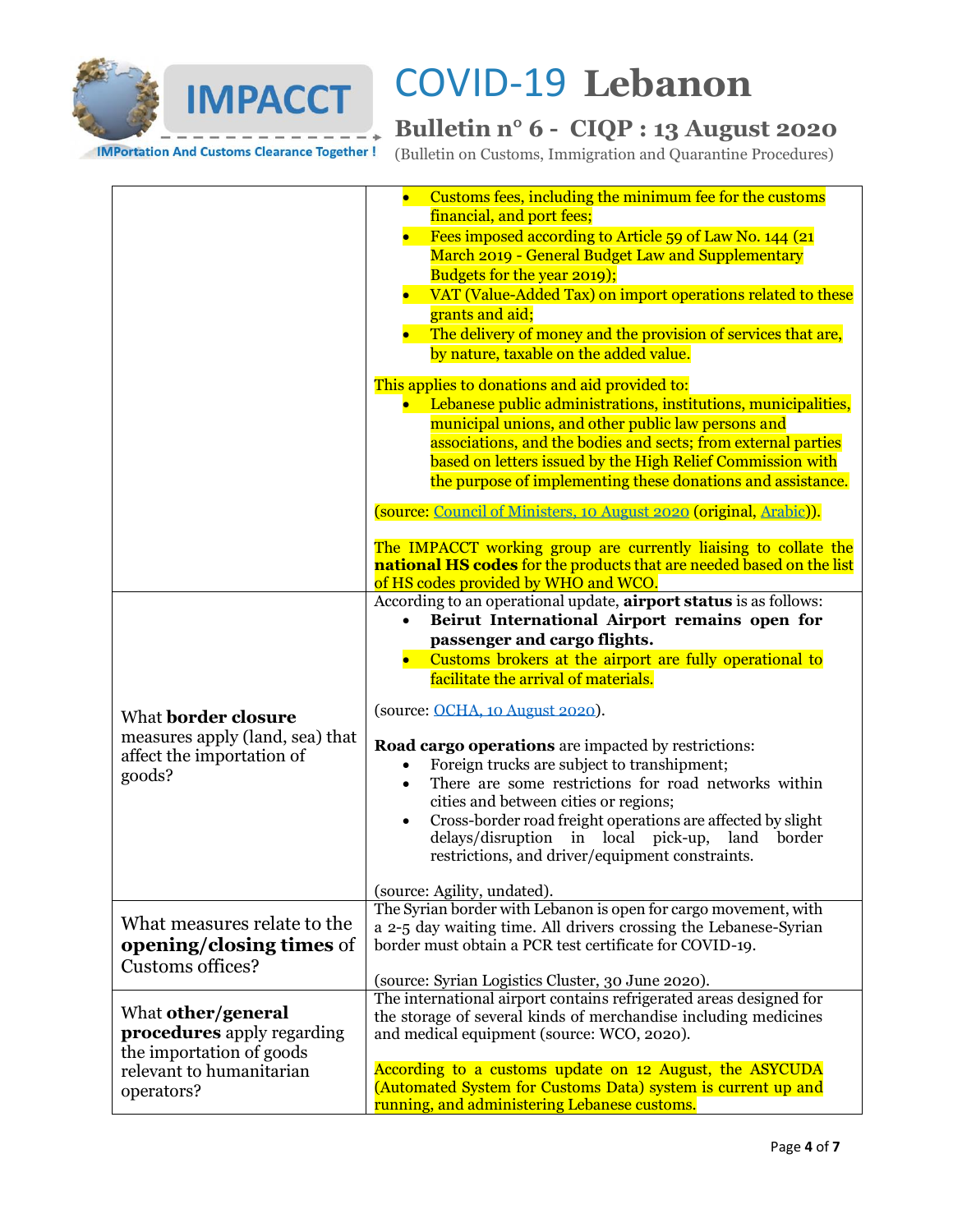

## **Bulletin n° 6 - CIQP : 13 August 2020**

(Bulletin on Customs, Immigration and Quarantine Procedures)

| According to a customs update on 12 August, facilitation measures<br>have been granted to customs brokers; they can clear goods from<br>other cities. |                                                                                                                                                                                                                                                                                                                                                                                                                                                                                                                                                                                                                                                                                                                                                                                    |  |
|-------------------------------------------------------------------------------------------------------------------------------------------------------|------------------------------------------------------------------------------------------------------------------------------------------------------------------------------------------------------------------------------------------------------------------------------------------------------------------------------------------------------------------------------------------------------------------------------------------------------------------------------------------------------------------------------------------------------------------------------------------------------------------------------------------------------------------------------------------------------------------------------------------------------------------------------------|--|
|                                                                                                                                                       | <b>RESTRICTIONS to EXPORTS</b>                                                                                                                                                                                                                                                                                                                                                                                                                                                                                                                                                                                                                                                                                                                                                     |  |
| What restrictions to export<br>certain goods apply in<br>response to the COVID-19<br>pandemic?                                                        | A directive preventing the exportation of certain items of Personal<br>Protective Equipment (PPE) was issued on 22 February 2020. The<br>following items were included, published on the Lebanese Customs<br>website:<br>Surgical puncture resistant gloves;<br>$\bullet$<br>Heavy duty gloves;<br>$\bullet$<br>Boot leg and shoe cover;<br>$\bullet$<br>Impermeable overall suit;<br>$\bullet$<br>Surgical masks and N-95 respirator;<br>$\bullet$<br>Impermeable hood cover and hairnet;<br>$\bullet$<br>Disposable gowns especially impermeable protective gown;<br>$\bullet$<br>Chemotherapy gown;<br>$\bullet$<br>Face shield;<br>$\bullet$<br>Impermeable boot;<br>$\bullet$<br>Aprons;<br>Long sleeved gown.<br>(source: Lebanon Customs Administration, 22 February 2020). |  |
| <b>OTHER</b>                                                                                                                                          |                                                                                                                                                                                                                                                                                                                                                                                                                                                                                                                                                                                                                                                                                                                                                                                    |  |
| What is the availability of<br><b>UNHAS flights</b> to the<br>country?                                                                                | For WFP flights, there is no lockdown and special approvals are<br>not needed in the below cases: nationalities that are exempt from<br>visa processing prior to entry (list found on GSO website), UNLP<br>holders, Syrian and Palestinian nationals if they fulfil the criteria<br>of entry and residence in Lebanon applicable prior to COVID-19<br>measures, travelers transiting through Syria must have proof of<br>approved entry into Syria in order to be granted a transit visa<br>(source: OCHA Lebanon, July 2020).                                                                                                                                                                                                                                                    |  |
| Has the country ratified Annex<br>J-5 of the Kyoto                                                                                                    | Not ratified.                                                                                                                                                                                                                                                                                                                                                                                                                                                                                                                                                                                                                                                                                                                                                                      |  |
| <b>Convention?</b> If so, when?<br>Has the country ratified Annex<br>B.9 of the Istanbul<br><b>Convention?</b> If so, when?                           | Not ratified.                                                                                                                                                                                                                                                                                                                                                                                                                                                                                                                                                                                                                                                                                                                                                                      |  |
| <b>ASYCUDA</b> user?                                                                                                                                  | Yes.                                                                                                                                                                                                                                                                                                                                                                                                                                                                                                                                                                                                                                                                                                                                                                               |  |
| <b>ASYREC</b> user?                                                                                                                                   | No.                                                                                                                                                                                                                                                                                                                                                                                                                                                                                                                                                                                                                                                                                                                                                                                |  |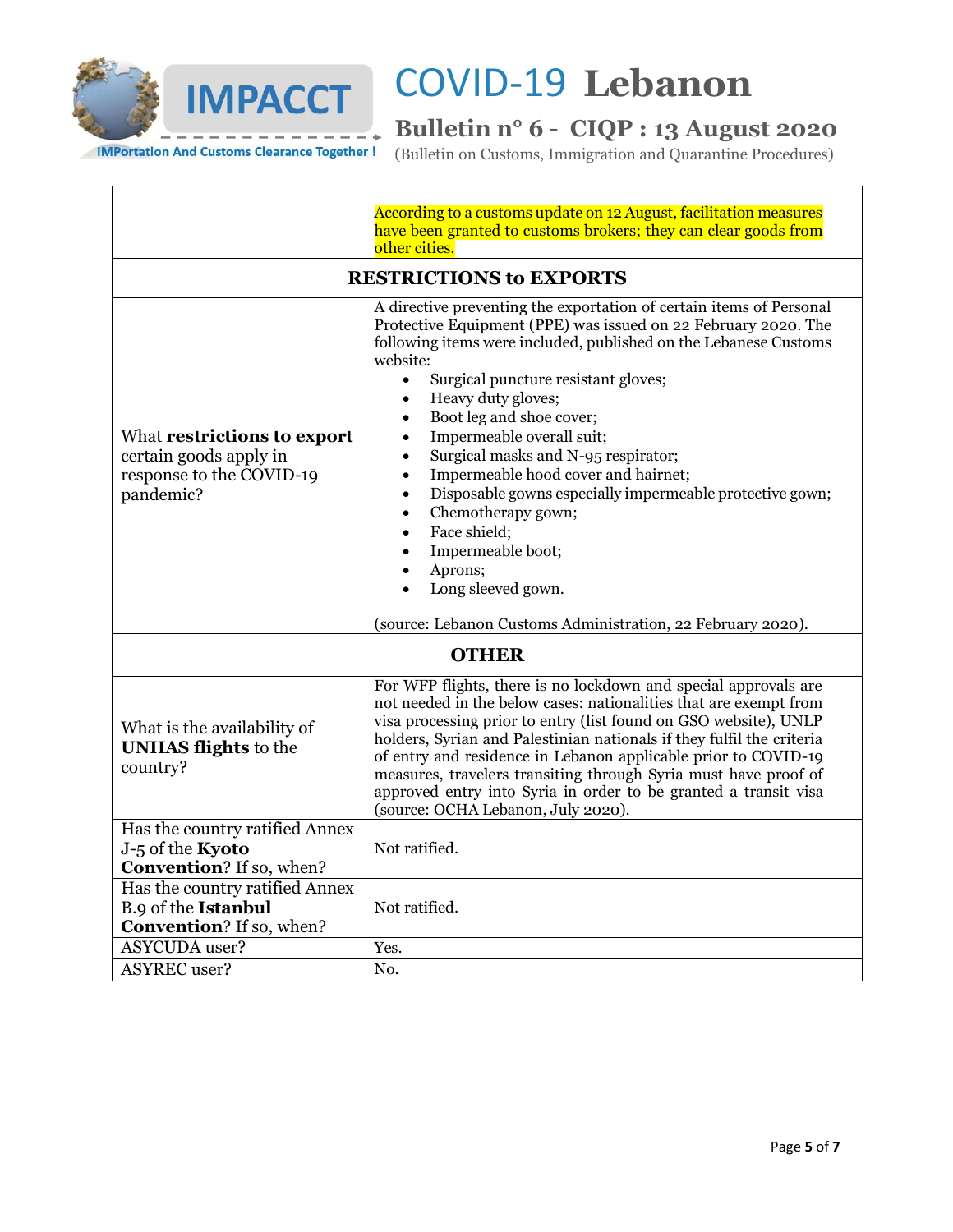

**Bulletin n° 6 - CIQP : 13 August 2020**

(Bulletin on Customs, Immigration and Quarantine Procedures)

### **USEFUL LINKS**

### *CIQP Bulletins for other countries are available [here.](https://vosocc.unocha.org/rss/5033w_Customs.html)*

### *Country-specific:*

*Director General of Civil Aviation, [Circular No. 45/2 \(Arabic\) \(28 July 2020\)](https://vosocc.unocha.org/GetFile.aspx?file=102395_COVID-19_-_Civil_Aviation_Circular_No.pdf)*

*Director General of Civil Aviation, [Circular No. 45/2 \(English\) \(28 July 2020\)](https://vosocc.unocha.org/GetFile.aspx?file=102394_COVID-19_-_Civil_Aviation_Circular_No.pdf)*

*Ministry of Public Health[, List of needed medicines following Port of Beirut explosion \(6 August](https://vosocc.unocha.org/GetFile.aspx?file=102398_Ministry_of_Public_Health_Lebanon_-_List_of_needed_items.pdf)* 

*[2020\)](https://vosocc.unocha.org/GetFile.aspx?file=102398_Ministry_of_Public_Health_Lebanon_-_List_of_needed_items.pdf)*

*Lebanon Republic Customs Administration, [Customs Directive \(22 February 2020\)](https://vosocc.unocha.org/GetFile.aspx?file=100892_Preventing%20the%20export%20of%20medical%20personal%20protective%20equipment%2022%20Feb%202020.pdf)*

*Lebanon Council of Ministers, [Decision No. 48/2 \(10 August 2020\) \(Arabic\)](https://vosocc.unocha.org/GetFile.aspx?file=102571_Lebanon_Council_of_Ministors_Decision_No.pdf)*

*Lebanon Council of Ministers, [Decision No. 48/2 \(10 August 2020\) \(English\)](https://vosocc.unocha.org/GetFile.aspx?file=102570_Lebanon_Council_of_Ministors_Decision_No.pdf)*

*Logistics Cluster[, Lebanon country page](https://logcluster.org/countries/LBN)*

*Ministry of Customs, [website](http://www.customs.gov.lb/)*

*Ministry of the Economy, [news page](https://www.economy.gov.lb/ar/announcements/)*

*OCHA, [Lebanon: Beirut Port Explosions Situation Report No. 3 \(10 August 2020\)](https://reliefweb.int/sites/reliefweb.int/files/resources/Beirut%20Port%20SitRep%20No.3.pdf)*

*UNICEF, [Lebanon Situation Report No. 3 \(11 August 2020\)](https://reliefweb.int/report/lebanon/unicef-lebanon-situation-report-no-3-beirut-explosions-11-august-2020)*

### *Other links:*

*Agility, [Global Shipping Updates: COVID-19](https://www.agility.com/insights/COVID19/homepage/)*

*Bollore Logistics[, COVID-19 Impact Update](https://www.bollore-logistics.com/en/Pages/COVID-19.aspx)*

*International Air Transport Association (IATA)[, Coronavirus Outbreak](https://www.iatatravelcentre.com/international-travel-document-news/1580226297.htm) – Update*

*IATA[, Government Measures Related to Coronavirus \(COVID-19\)](https://www.iata.org/en/programs/safety/health/diseases/government-measures-related-to-coronavirus/)*

*IATA, [Air Cargo Operations status -](https://www.tact-online.org/covid-19/carrier) COVID-19*

*International Civil Aviation Organization (ICAO)[, COVID-19 airport status](https://www.icao.int/safety/Pages/COVID-19-Airport-Status.aspx)*

*International Organization for Migration[, Points of Entry Status](https://migration.iom.int/)*

*International SOS, [Travel Restrictions, Flight Operations and Screening](https://pandemic.internationalsos.com/2019-ncov/ncov-travel-restrictions-flight-operations-and-screening)*